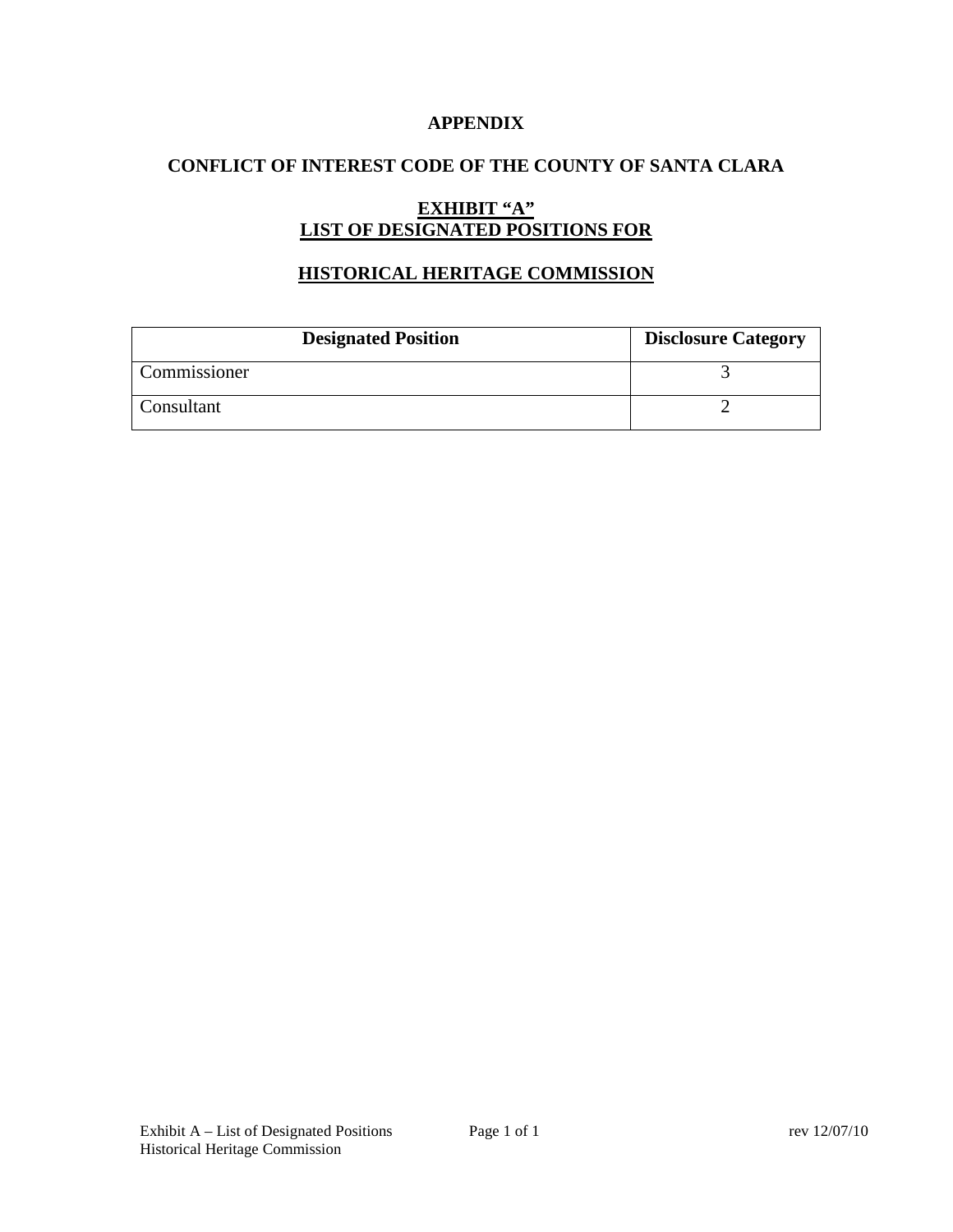#### **APPENDIX**

### **CONFLICT OF INTEREST CODE OF THE COUNTY OF SANTA CLARA**

# **EXHIBIT "B" DISCLOSURE CATEGORIES FOR**

# **HISTORICAL HERITAGE COMMISSION**

Pursuant to the County of Santa Clara's Conflict of Interest Code, Disclosure Categories 1 and 2 shall read as follows for all Code Agencies.

**Disclosure Category 1:** Persons in this category shall disclose:

(1) all investments in, business positions in, and income (including gifts, loans and travel payments) from:

(a) all sources that provide, plan to provide, or have provided in the last two years, facilities, goods, software, hardware, or related technology, equipment, vehicles, machinery or services, including training or consulting services, to the County;

(b) all sources that are subject to the regulatory, monitoring, investigatory, enforcement, valuation, certification, permit or licensing authority of, or have an application for a license, permit or certificate pending before, the County;

(c) all sources that receive, are planning to apply to receive, or have received in the last two years, grants or other monies from or through the County; and sources that receive referrals to provide assessments and/or treatments that are required or recommended by the County; and

(2) all interests in real property in the County of Santa Clara located entirely or partly within the County, or within two miles of County boundaries, or of any land owned or used by the County.

**Disclosure Category 2:** Each Consultant shall disclose: (1) all investments in, business positions in, and income (including gifts, loans and travel payments) from: (a) all sources that provide, plan to provide, or have provided in the last two years, facilities, goods, software, hardware, or related technology, equipment, vehicles, machinery or services, including training or consulting services, to the County; (b) all sources that are subject to the regulatory, monitoring, investigatory, enforcement, valuation, certification, permit or licensing authority of, or have an application for a license, permit or certificate pending before, the County; (c) all sources that receive, are planning to apply to receive, or have received in the last two years, grants or other monies from or through the County; and